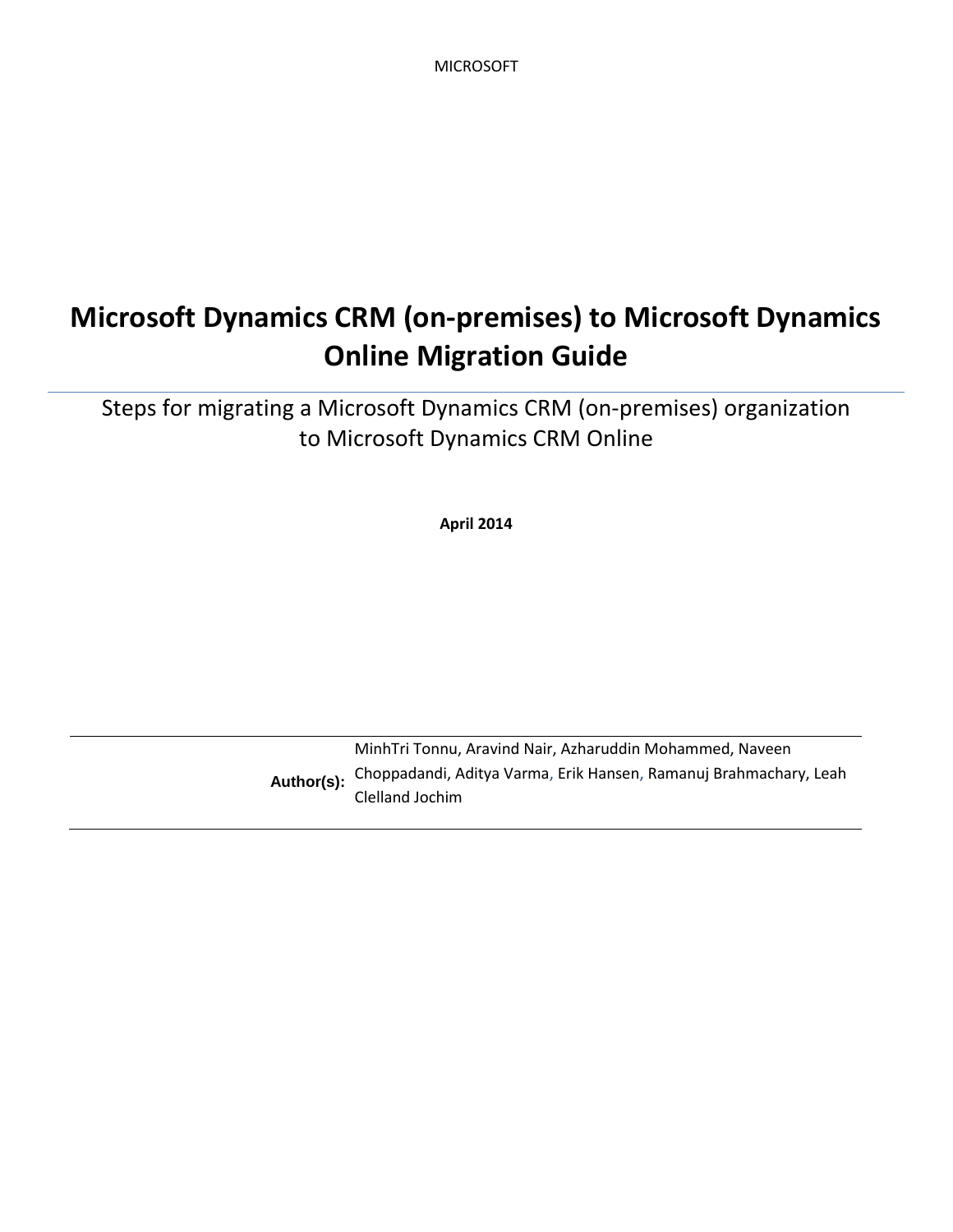# **Copyright**

This document is provided "as-is". Information and views expressed in this document, including URL and other Internet Web site references, may change without notice.

Some examples depicted herein are provided for illustration only and are fictitious. No real association or connection is intended or should be inferred.

This document does not provide you with any legal rights to any intellectual property in any Microsoft product. You may copy and use this document for your internal, reference purposes.

© 2014 Microsoft Corporation. All rights reserved.

Microsoft, Active Directory, Microsoft Dynamics, Outlook, SQL Server, Windows, and Windows Server are trademarks of the Microsoft group of companies.

All other trademarks are property of their respective owners.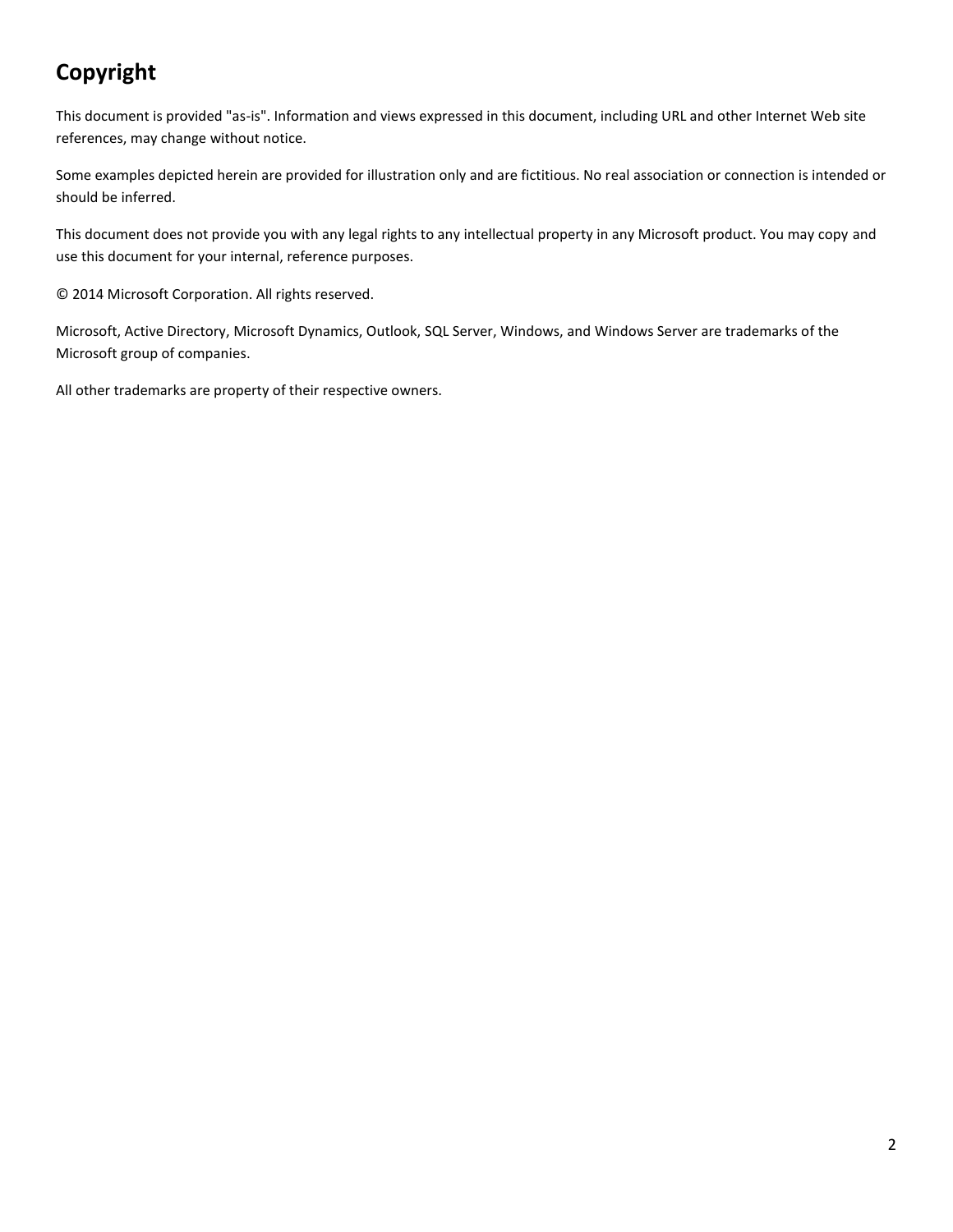# **Contents**

|    | Microsoft Dynamics CRM (on-premises) to Microsoft Dynamics CRM Online migration background  4                     |  |
|----|-------------------------------------------------------------------------------------------------------------------|--|
|    |                                                                                                                   |  |
|    |                                                                                                                   |  |
| 1) |                                                                                                                   |  |
| 2) |                                                                                                                   |  |
| 3) |                                                                                                                   |  |
| 4) |                                                                                                                   |  |
| 5) |                                                                                                                   |  |
|    | Research behind the bulk data import from Microsoft Dynamics CRM (on-premises) to Microsoft Dynamics CRM Online 8 |  |
| 1) |                                                                                                                   |  |
| 2) |                                                                                                                   |  |
| 3) |                                                                                                                   |  |
| 4) |                                                                                                                   |  |
|    |                                                                                                                   |  |
| 1) |                                                                                                                   |  |
| 2) |                                                                                                                   |  |
| 3) |                                                                                                                   |  |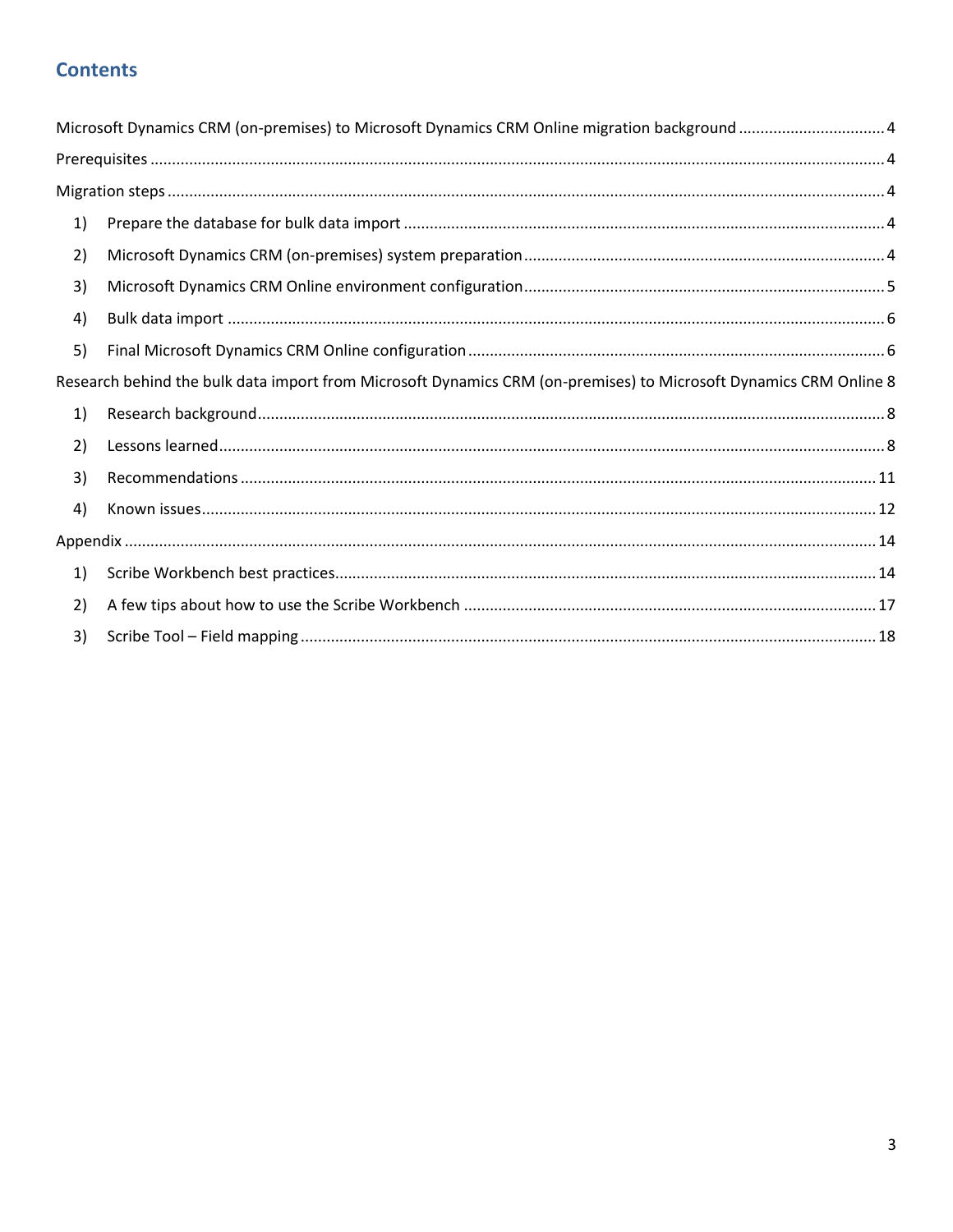# <span id="page-3-0"></span>**Microsoft Dynamics CRM (on-premises) to Microsoft Dynamics CRM Online migration background**

The purpose of this document is to provide step-by-step guidance and best practices that can be leveraged by Microsoft Dynamics partners and customers to migrate an organization in a Microsoft Dynamics CRM deployment (on-premises) to Microsoft Dynamics CRM Online. The goal is to streamline the migration process to make the on-boarding experience easy and faster for the customers.

A team of Microsoft Dynamics CRM experts working closely with the Microsoft Dynamics CRM product group adopted a two-phased approach. The first phase is to migrate a Microsoft Dynamics CRM organization. The second phase involves fine-tuning and optimizing the performance, based on learnings from the first phase. This approach uses end-to-end validation of a complex Microsoft Dynamics CRM instance, which in our study included the following:

- 1.5 Terabyte of data
- ~500 GB of email attachments
- Integrating with Office Outlook and Microsoft Data Warehouse system

In the first phase, the end-to-end migration process from CRM (on-premises) to CRM Online took 12 days. During the second phase, after performance enhancements had occurred, the complete process took 3 days.

The migration process leverages Scribe desktop version 7.6.2.38821 to import data from CRM (on-premises) to CRM Online. You can expect that the CRM (on-premises) migration performance will be similar if you use the Scribe Online version.

This white paper documents the key steps that are required to migrate the CRM data as well as recommendations for scaling the migration to increase speed of the effort overall and minimize downtime.

# <span id="page-3-1"></span>**Prerequisites**

- A Microsoft Dynamics CRM 2013 or Microsoft Dynamics CRM 2011 on-premises deployment to use as the migration source.
- An instance of Microsoft Dynamics CRM Online to use as the migration target.
- A migration tool, such as [Scribe.](http://www.scribesoft.com/microsoft-dynamics)
- Administrative-level access to all products and technologies required for the migration (Active Directory, SQL Server, Microsoft Dynamics CRM, and so on).

**Note** Performance data included in this document are based on the organization migration of a Microsoft Dynamics CRM 2011 (on-premises) deployment to Microsoft Dynamics CRM Online. Notice that, similar results will be obtained migrating from Microsoft Dynamics CRM 2013 (on-premises).

## <span id="page-3-2"></span>**Migration steps**

### <span id="page-3-3"></span>**1) Prepare the database for bulk data import**

- a) Back up the CRM (on-premises) configuration and organization databases.
- b) Ensure that the respective individuals and teams involved in the migration (that is infrastructure, operations, and consultants) are granted administrative access to the CRM (on-premises) deployment, SQL Server, and so on.
- <span id="page-3-4"></span>**2) Microsoft Dynamics CRM (on-premises) system preparation**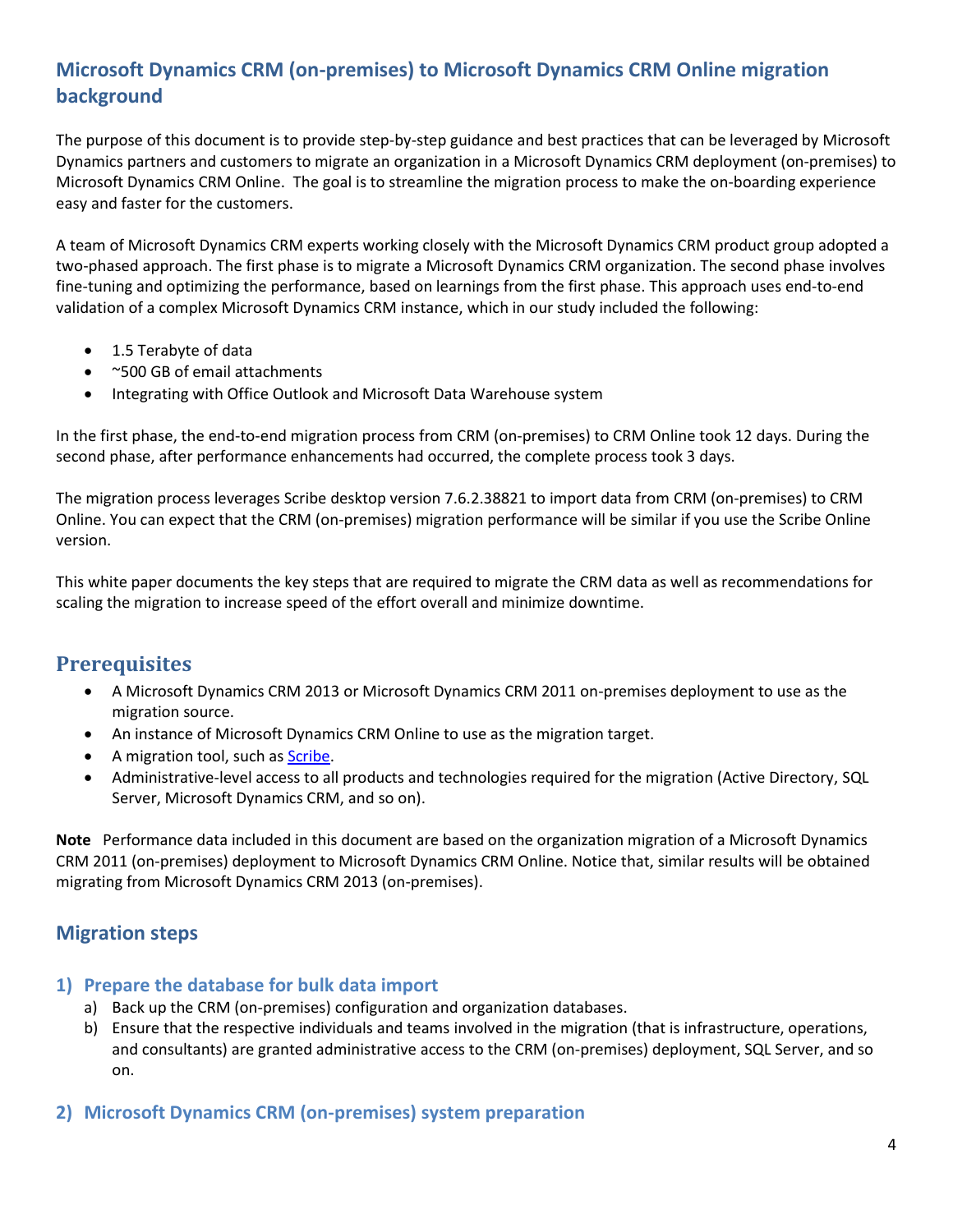- a) Select and review scenarios optimal for testing and data validation.
- b) Ensure that the source Microsoft SQL Server has sufficient storage, RAM, and reliable high bandwidth network connectivity. For the purpose of this bulk data import, the following table reflects the configuration used in Microsoft tests and provides an example of a recommended CRM (on-premises) and SQL Server system set up.

| <b>User Count</b>               | 1342               |
|---------------------------------|--------------------|
| <b>DB</b> size                  | 1078 GB            |
| Ave. incoming e-mail processing | $^{\sim}$ 3400/day |
| Ave. outgoing e-mail processing | $~\sim$ 4000/day   |

| <b>Hardware Configuration</b> |                  |                                   |                                      |  |  |  |
|-------------------------------|------------------|-----------------------------------|--------------------------------------|--|--|--|
| Role                          | <b>Memory</b>    | <b>CPU</b>                        | <b>No of Servers</b>                 |  |  |  |
| <b>SOL Server</b>             | 72 GB            | 2 * L5530 @ 2.40GHz, 4 Core(s), 8 | 2 Servers configured in MSCS Cluster |  |  |  |
|                               |                  | Logical Processor(s)              |                                      |  |  |  |
| <b>WEB Server</b>             | 8 GB             | 1 * E5345 @ 2.33GHz, 4 Core(s), 4 | 2 Servers configured in HLB          |  |  |  |
|                               |                  | Logical Processor(s)              |                                      |  |  |  |
| <b>Email Router</b>           | 16 <sub>GB</sub> | 1 * L5530 @ 2.40GHz, 4 Core(s), 4 | 2 Servers                            |  |  |  |
|                               |                  | Logical Processor(s)              |                                      |  |  |  |
| <b>Report Server</b>          | 16 <sub>GB</sub> | 1 * L5530 @ 2.40GHz, 4 Core(s), 4 | 2 Servers                            |  |  |  |
|                               |                  | Logical Processor(s)              |                                      |  |  |  |
| Archive                       | 32 GB            | 2 * L5410 @ 2.33GHz, 4 Core(s), 4 | 2 Servers configured in MSCS Cluster |  |  |  |
|                               |                  | Logical Processor(s)              |                                      |  |  |  |
|                               |                  |                                   |                                      |  |  |  |

- c) Install a compatible Microsoft Dynamic CRM data migration tool, such as Scribe, with administrative access.
- d) Ensure that multiple (at least two) client computers (physical or virtual) are available to run the migration tool and facilitate scale-out and performance tuning for the migration.

## <span id="page-4-0"></span>**3) Microsoft Dynamics CRM Online environment configuration**

- a) Ensure that the CRM Online environment (target) uses the same Active Directory as the CRM on-premises (source).
- b) Create a CRM Online instance and make sure you have administrative access to that instance.
- c) To ensure the CRM (on-premises) solution customizations are applied to the new CRM Online instance, perform the customization import in the specific order of the following steps:
	- i) Create a solution in the CRM (on-premises) organization that you want to migrate.
		- (1) Add all entities used in the system to the solution. For more information, se[e Create your own solution.](http://technet.microsoft.com/en-us/library/dn531198(v=crm.6).aspx#BKMK_CreateSolution)
		- (2) Add all the following components in this specific order:
			- (a) Global OptionSet(s);
			- (b) Dashboards;
			- (c) FetchXML Based Reports (if there are any SQL-based reports they must be converted to FetchXMLbased prior to importing);
			- (d) Sitemap;
			- (e) Application ribbons;
			- (f) All the web resources available in the system;
			- (g) All processes;
			- (h) Plug-in assemblies;
			- (i) SDK message processing steps;
			- (j) Email templates and all other templates;
			- (k) Security roles; and
			- (l) Field security profiles.
		- (3) Convert the Microsoft Dynamics CRM (on-premises) plug-ins to Sandbox mode and then add it to the solution created in step 3) c) i).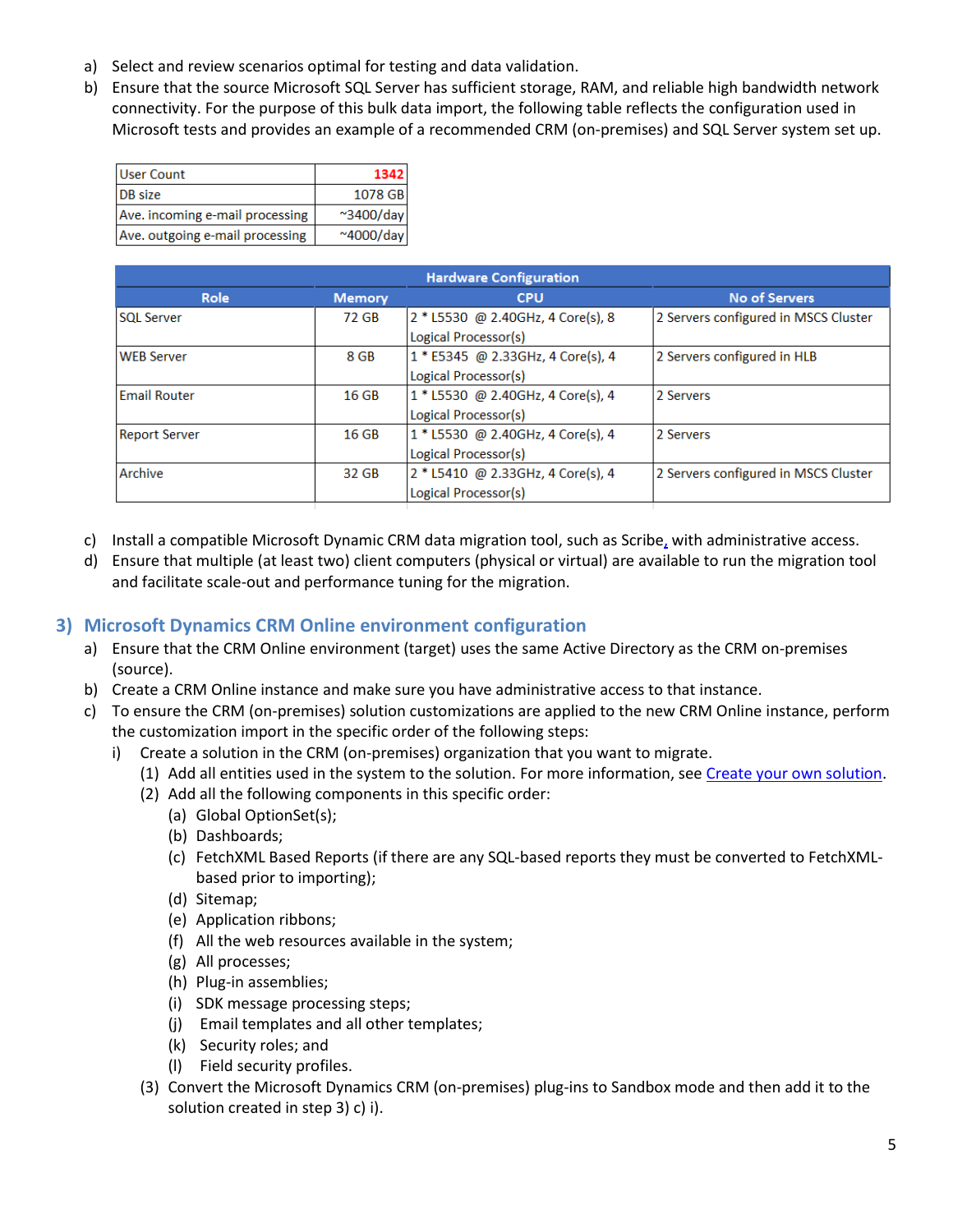- ii) Export the solution as unmanaged from CRM (on-premises) and then import the solution to the new CRM Online instance.
- iii) Open each CRM Online workflow and resolve any referential issues (if any). Then, activate each workflow one by one.
- iv) If you are using the Email Router, reconfigure the Email Router to connect and route to the CRM Online instance.
- v) Verify that the customizations are correctly set up for incoming/outgoing email flow for the CRM Online organization.

# <span id="page-5-0"></span>**4) Bulk data import**

- a) Identify the sequence of entities to be imported by analyzing the relationship among them in the solution. This is to ensure parent (or master) entity records are imported first so you can avoid errors while importing child entity records due to missing references.
- b) Create one/multiple jobs and Data Translation Specification (DTS) file for each entity:
	- i) Connect the CRM (on-premises) organization to the new CRM Online instance using the CRM Adapter in the import tool (such as Scribe). Test to verify that the connection between the two systems is functioning.
	- ii) To receive the required set of records from the source entity, configure the source entities by using the object entity or custom queries.
	- iii) Configure the steps to be performed in the target (that is insert/update).
		- (1) The first migration effort will be an insert.
		- (2) Subsequent updates are often required for manual data changes and new data that arises.
	- iv) Map the required records from the CRM (on-premises) source to the new CRM Online target with the appropriate inputs.
	- v) Configure formulas in the migration tool, such as Scribe, for base currency and primary Business Unit (BU) to ensure the destination values are mapped to the source correctly.
- c) Configure the migration tool, such as Scribe, for the internal database that is used to store the failed or rejected rows of that job. This captures any failures that may occur, which can be addressed later in a cleanup phase. If you are using the Scribe tool, there are some key steps such as the following:
	- i) Open Scribe Workbench as "Administrator," to ensure there is no issue when you save the modified settings in the DTS files.
	- ii) Configure the option "Rejected Source Rows" to store the failed records.
	- iii) In the Source option (Microsoft Dynamics CRM on-premises deployment), keep only those fields that must be mapped to the target (Microsoft Dynamics CRM Online). To improve the data import rate, remove all other unmapped fields. Refer to Appendix (3) Scribe Tool – Field mapping for more information.
	- iv) Enable the "Use bulk-mode" operation to accelerate the data import rate.
	- v) Use the "Dynamics CRM bulk-API" feature to accelerate the data import rate.
	- vi) Refer to the [Appendix](#page-13-0) in this document for best practices and tips to fine tune your DTS file creation and formulas to improve the data import rate.
	- vii) For more information about the steps we followed for the bulk data imports, see the [Research](#page-7-0) section.
- d) If any entity has related entity data:
	- i) Create entity records that are in an Open State. Notice that you can't add or update entities after the entity record is in a closed or completed state.
	- ii) Run a separate Update job to update the status. For example, for attaching the activities to a closed case, first, the case must be created in an Open state, then import the activities associated to the case records, and then update them as Closed.
		- (1) Configure the job for Create.
		- (2) Configure the job for Update.
	- iii) Run one or more jobs based on the level of parallel execution needed.

# <span id="page-5-1"></span>**5) Final Microsoft Dynamics CRM Online configuration**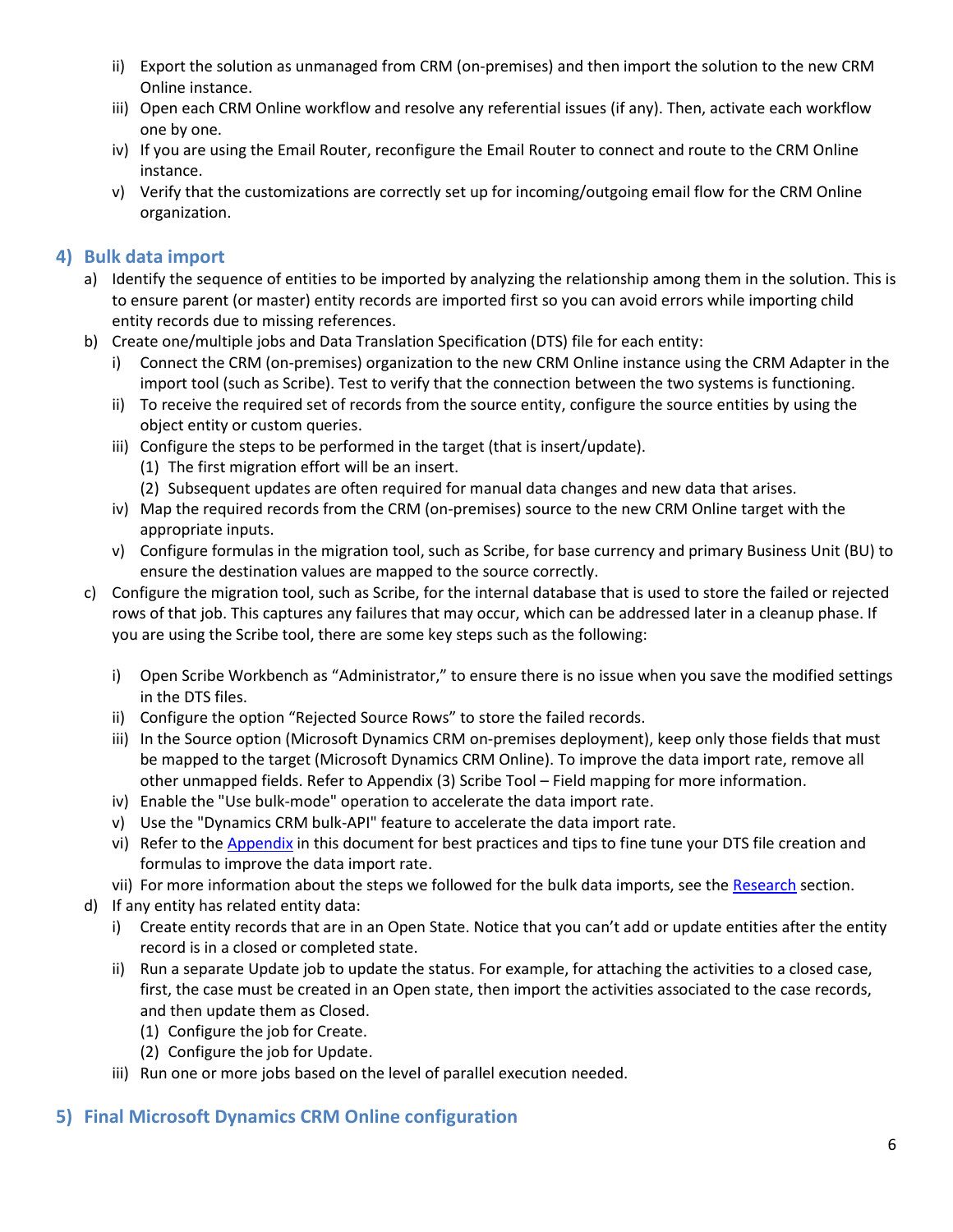- a) Fix and document import issues as needed. Return to the additional Scribe table that was created earlier in step 4 c).
- b) Setup remaining integrations as applicable such as the following:
	- i) Feedstore. Down and upstream applications that the source CRM (on-premises) system received or sent data to.
	- ii) Authentication mechanisms.
	- iii) New service endpoints.
- c) If you use the Email router, set up and test it for use with the Microsoft Dynamics CRM Online instance.
- d) Smoke test the new CRM Online environment. The basic "smoke test" should include validation of the following functionality:
	- i) Business rules.
	- ii) Correctness and completeness of data in the CRM Online instance.
	- iii) Incoming and outgoing email flow.
	- iv) Access permissions (based on Microsoft Online Services user roles and Microsoft Dynamics CRM security role configuration).
	- v) Data Integration scenarios (if applicable).
- e) Make adjustments to the s CRM Online instance based on the final test results.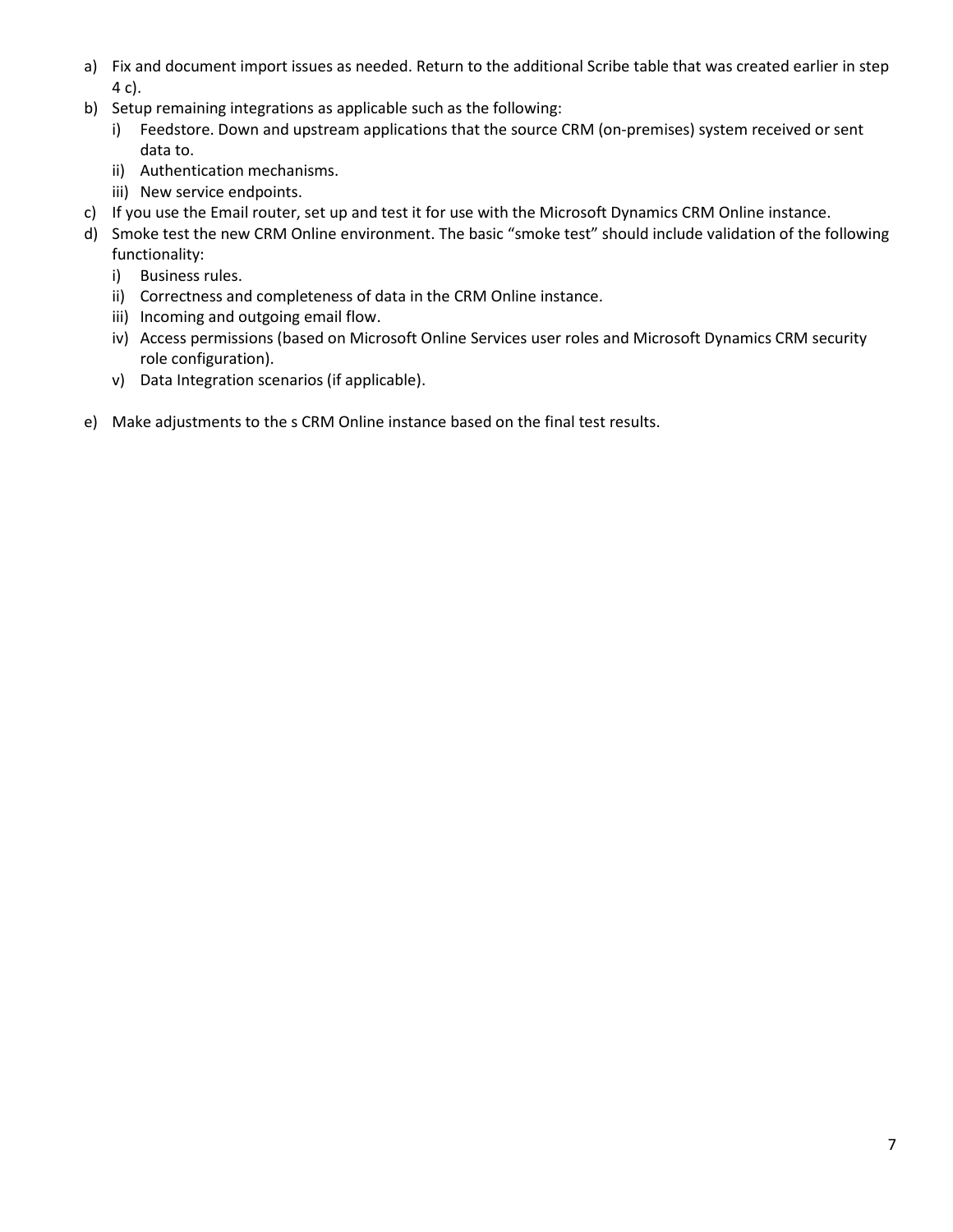# <span id="page-7-0"></span>**Research behind the bulk data import from Microsoft Dynamics CRM (on-premises) to Microsoft Dynamics CRM Online**

## <span id="page-7-1"></span>**1) Research background**

The recommend steps and performance tuning listed here was used to successfully bulk import data from Microsoft Dynamics CRM (on-premises) to Microsoft Dynamics CRM Online. This information was derived from the migration of one terabyte (TB) of CRM data. This effort was conducted two times so that the second effort could incorporate collaborative learnings and import and system optimization recommendations from industry experts and members of the Microsoft Dynamics product team.

Based on comparing the first phase of bulk data import to the second, and capturing the performance for both, a final test of CRM (on-premises) versus CRM Online response time was conducted. It demonstrated clearly that the cloud-based version was faster. Ultimately, the fastest results were obtained with changes to the SQL Server settings for the cloud.

## <span id="page-7-2"></span>**2) Lessons learned**

- a) Data import time for one TB of data can be reduced by more than half from 14 days to less than three days with the following adjustments as shown in the following diagram.
	- i) The use of increased parallel threads of import jobs from 1 to 20 and
	- ii) Using bulk mode API.

#### **Diagram 1a: Data Import Rates**

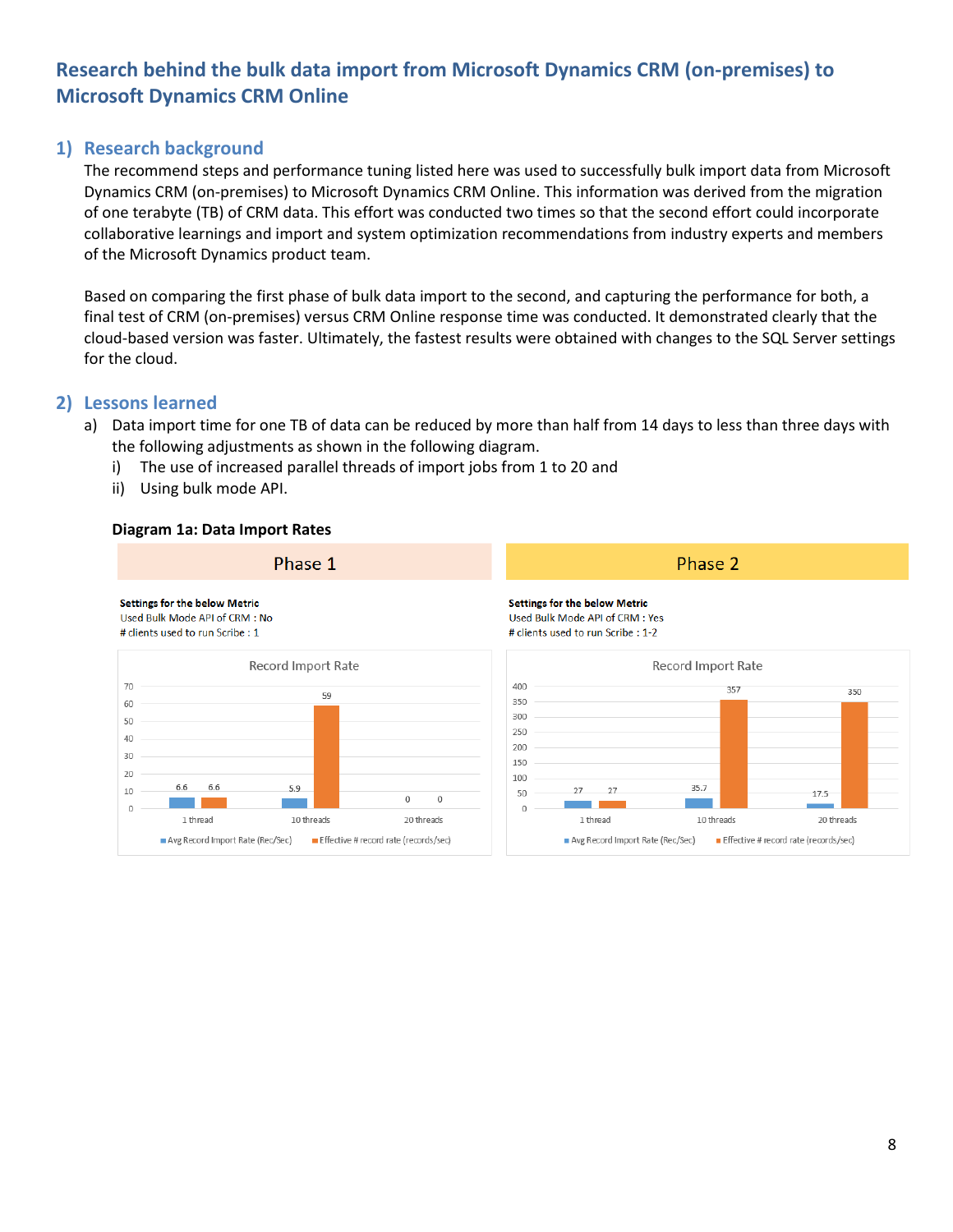b) Data import rate for the "Read" operation for the CRM (on-premises) data can be increased 200% by switching from web service calls to SQL Fetch (ODBC connection) as shown in Diagram 2.

#### **Diagram 2: Data import rate "Read" operations using web service calls vs. SQL Fetch (ODBC)**

#### Finding #2: Data Import Rate based on the "Read" operation

% increase in the average record import rate (per thread) using ODBC -> 200%



c) Increasing parallel threads during data import using the Scribe tool from 1 to 10 to 20 improves the import rate of records of all sizes as shown in Diagram 3.

#### **Diagram 3: Data import rates for records of various sizes using increased parallel threads**

#### Finding #3: Effective # records imported based on the record type

1) Record Category: Small; Entity Name: SLA Log; Avg Record space: 0.37 KB; No.of input fields: 15

2) Record Category : Medium ; Entity Name: Contact; Avg Record space: 0.94 KB; No.of input fields: 55

3) Record Category : Large ; Entity Name : Case ; Avg Record space : 2.88 KB; No.of input fields: 111

| <b>Record Type</b>                        | 1 thread | 10 parallel threads | 20 parallel threads |
|-------------------------------------------|----------|---------------------|---------------------|
| SLA Log (small; avg record size: 0.37 KB) | 45       | 440                 | 864                 |
| Contact (medium; avg record size =0.94)   | 26.8     | 264                 | 480                 |
| Case (Large: av record size = 2.88 KB)    |          | 150                 | 254                 |

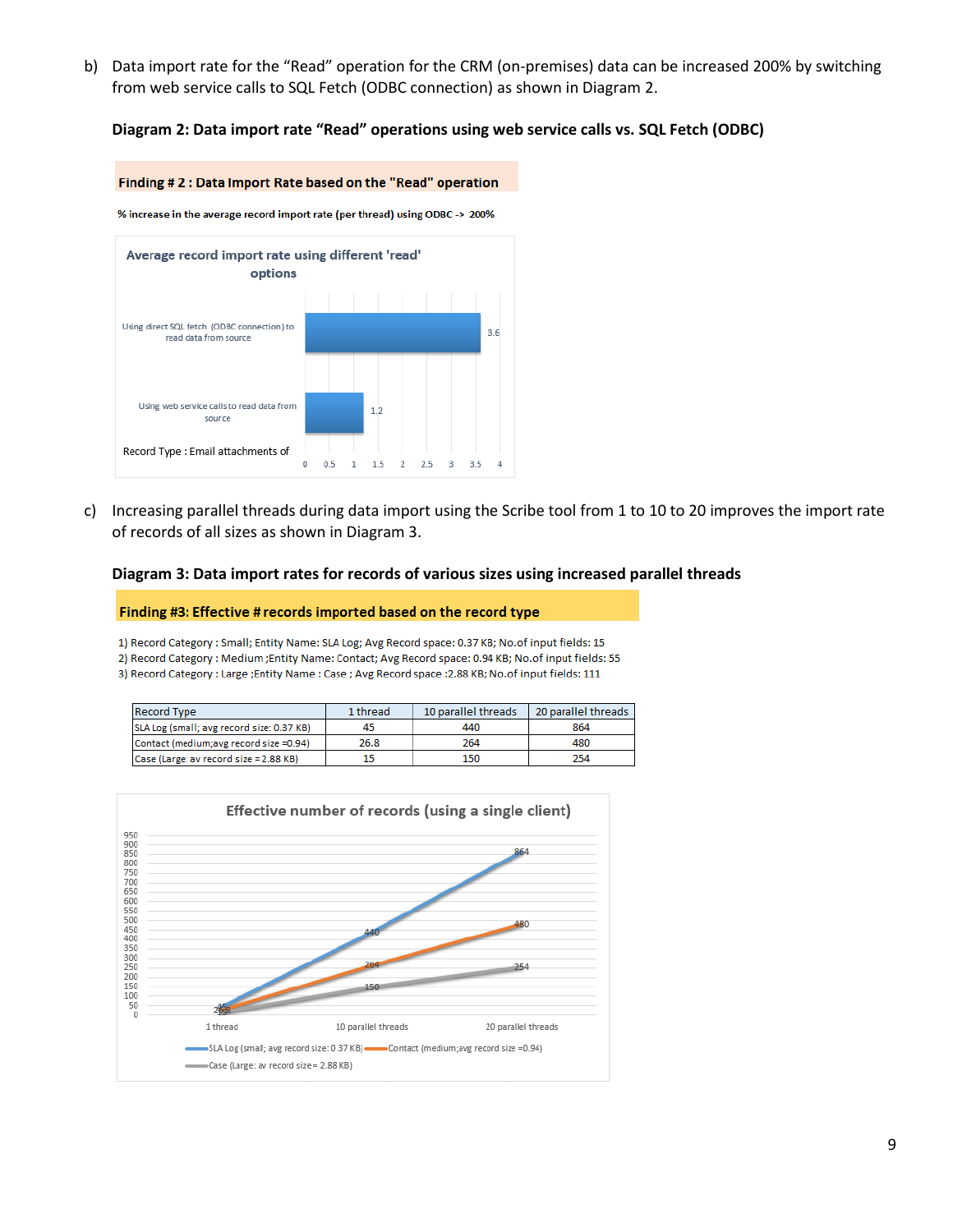d) Increasing the number of clients that are running the migration tool (Scribe) as well as parallel threading exponentially increases the data import speed as shown in in the following diagram.

**Diagram 4: Increased import rate by increasing the number of clients running the migration (Scribe) tool**



e) Successful bulk data import combined with performance tuning outlined here will provide a cloud-based solution comparable or faster than CRM (on-premises) versions.

#### **Diagram 5: Response rates in two locations for Microsoft Dynamics CRM (on-premises) and Microsoft Dynamics CRM Online**

|                |                                                                            | India<br>Redmond |                    |       |        |       |                    |       |              |
|----------------|----------------------------------------------------------------------------|------------------|--------------------|-------|--------|-------|--------------------|-------|--------------|
| <b>No</b>      | <b>Action</b>                                                              |                  | <b>On-Premises</b> |       | Online |       | <b>On-Premises</b> |       | Online       |
|                |                                                                            | Case             | Email              | Case  | Email  | Case  | Email              | Case  | <b>Email</b> |
| $\mathbf{1}$   | CRM Load time                                                              | 10.07            |                    | 5.62  |        | 4.1   |                    | 3.08  |              |
| $\overline{2}$ | Page Load time for entity forms (Case entity, Email Entity)                | 5.12             | 4.14               | 6.86  | 5.58   | 1.44  | 2.02               | 1.82  | 2.9          |
| 3              | 'Active records' view load time                                            | 2.01             | 25.88              | 3.04  | 54.86  | 1.35  | 24.96              | 1.03  | 25.52        |
| 4              | Sorting records time(on active records view)                               | 4.46             | 29.67              | 10.27 | 29.2   | 2.87  | 23.26              | 7.18  | 24.87        |
| 5              | Search time for entity records using quick find                            | $\mathbf{1}$     | 1.1                | 2.09  | 9.91   | 0.43  | 0.53               | 0.68  | 1.21         |
| 6              | Search time for entity records using quick find with one Wild Char(abc*)   | 1.59             | 2.71               | 1.86  | 2.48   | 0.96  | 2.1                | 1.2   | 0.83         |
| $\mathcal{I}$  | Search time for entity records using quick find with two Wild Chars(*abc*) | 36.31            | <b>NA</b>          | 46.87 | 134.3  | 33.23 | <b>NA</b>          | 44.97 | <b>NA</b>    |
| 8              | Search time for entity records using advanced find                         | 2.1              | 5.31               | 3.17  | 4.84   | 1.26  | 1.61               | 1.28  | 1.29         |
| 9              | Search time for entity records using advanced find with contains           | 14.28            | 96.05              | 17.77 | 65.62  | 13.25 | 72.81              | 17.58 | 62.95        |
| 10             | Time taken for CRUD operation- Create                                      | 6.99             | 3.8                | 7.9   | 6.22   | 2.41  | 2.34               | 4.19  | 3.34         |
| 11             | Time taken for CRUD operation-Read                                         | 4.85             | 8.96               | 5.71  | 5.31   | 1.44  | 2.02               | 1.82  | 2.9          |
| 12             | Time taken for CRUD operation- Update                                      | 5.41             | 2.21               | 6.56  | 4.12   | 2.18  | 1.78               | 4.44  | 2.53         |
| 13             | Time taken for CRUD operation- Delete                                      | 5.75             | 6.13               | 7.11  | 6.17   | 7.72  | 2.47               | 4.95  | 2.98         |
| 14             | Time Taken to resolve/Reactivate case                                      |                  | 5.23               | 10.65 |        |       | 2.07               | 5.37  |              |
| 15             | Time taken for Assign operation                                            | 5.67             | <b>NA</b>          | 8.91  |        | 3.11  | <b>NA</b>          | 2.73  | <b>NA</b>    |
| 16             | Time taken to send email                                                   |                  | 3.82               |       | 3.41   |       | 2.48               | 4.23  |              |
| 17             | Time taken for emails to reach CRM queue                                   |                  | 119                |       | 92.51  |       | 83.43              |       | 55           |
| 18             | Time taken for email to case conversion (workflows/plugins)                |                  | < 60               |       | 21.18  |       | < 60               |       | < 60         |
| 19             | Bulk edit processing time (editing 10 case entity records, one field)      |                  | 5.12               |       | 8.82   |       | 3.72               |       | 4.12         |
| 20             | Data import processing time (importing 10 case records)                    | 26.74            |                    |       | 27.53  |       |                    |       |              |
| 21             | Response time in outlook client (page load)                                | 2.28             |                    | 5.04  |        |       |                    | 3.47  | 3.65         |
| 22             | Auto notification receive time (outgoing emails to reach the recipient)    |                  | < 60               |       | < 60   |       | < 60               |       | < 60         |
| 23             | Time to execute OOB reports (Case Summary) (with same criteria definition) |                  | 49.86              |       | 19.1   |       | 25.88              |       | 13.24        |

**Note** The metrics provided here are specific to the implementation we used for our CRM (on-premises) to CRM Online migration. Your actual results will depend on factors specific to your implementation of CRM (on-premises), which include customizations, amount and complexity of CRM data, infrastructure, and network bandwidth.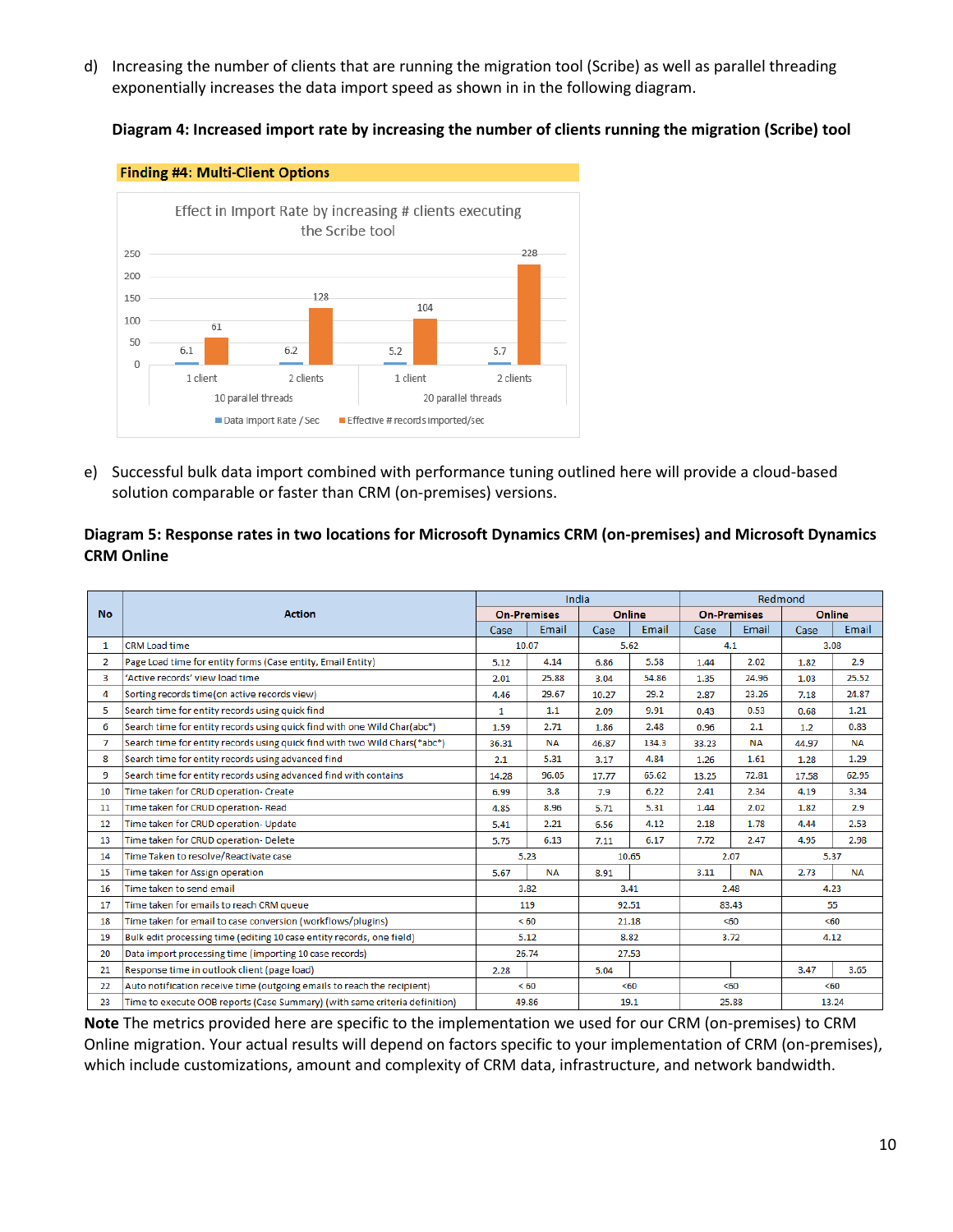# <span id="page-10-0"></span>**3) Recommendations**

- a) Ensure the source (on-premises) SQL Server, web servers, and the server where the import tool runs have performant hardware, sufficient available RAM and hard disk space.
- b) Any client computer running the Scribe tool for uploading the data should have at least 20% available memory.
- c) The last CRM (on-premises) Deletion Service Job should have completed successfully. This can be viewed in CRM in **Settings** > **System Jobs**.
- d) The fix for PrincipalObjectAccess table growth should be applied to the CRM (on-premises) organization database. For more information, see [http://support.microsoft.com/kb/2664150.](http://support.microsoft.com/kb/2664150)
- e) Asynchronous (Async) Cleanup Jobs should have completed successfully for the on-premises application database. For more information see: [http://support.microsoft.com/kb/968520.](http://support.microsoft.com/kb/968520)
- f) Use multiple clients to run the import tool to accelerate the data import rate (effective records per second).
- g) Use the CRM Bulk API feature of Microsoft Dynamics CRM to import the data in batches. This can improve the data import rate.

**Note** We don't recommend migrating an organization database that has a lot of records with more than 2 MB in each record, such as email records with attachments. This can cause the import to fail due to the heavy load on the server.

- h) Run multiple jobs as parallel threads using the import tool to increase the data import rate. 10-20 parallel jobs is ideal.
- i) If the CRM (on-premises) organization has plug-ins that use on create, convert them as asynchronous before data import to ensure a good import rate.
- j) If the CRM (on-premises) organization has plug-ins that aren't required at the time of data import we recommend that you turn them off. Allow 6-7 hours for the backlogs to complete after the data import and then turn on the plug-ins again. This is to ensure a good data import rate.
- k) Ensure the services listed here are in a Stop state on the source Microsoft Dynamics CRM (on-premises) server(s) while you do the data import.
	- i) Asynchronous Processing services.
	- ii) Asynchronous Processing (maintenance) services.
	- iii) Deletion services.
	- iv) Index creation services.
- l) For entities with a large average record size, such as email records with attachments, use direct SQL Fetch from the source CRM (on-premises) to accelerate the data import rate.
- m) We recommend that you have the server where the import tool runs (Scribe) and the source CRM (on-premises) server(s) located in the same data center. This is so that the SDK calls at the source don't deteriorate performance and become a bottleneck.
- n) The range of options that are used will ultimately have a direct effect on the number of days a given bulk data import will take as demonstrated in the following diagram.

| # parallel clients running the<br>import tool | # parallel<br>import jobs | <b>Is CRM Bulk API</b><br>used? | # days to complete the<br>data import |  |
|-----------------------------------------------|---------------------------|---------------------------------|---------------------------------------|--|
|                                               |                           | <b>No</b>                       | 85 days                               |  |
|                                               |                           | Yes                             | 51 days                               |  |
|                                               | 10                        | <b>No</b>                       | 14 days                               |  |
| 1                                             | 15                        | Yes                             | 6 days                                |  |
|                                               | 20                        | Yes                             | 5 days                                |  |
|                                               | 20                        | Yes                             | 3 days                                |  |

#### **Diagram 6: Data import time for 1 TB database**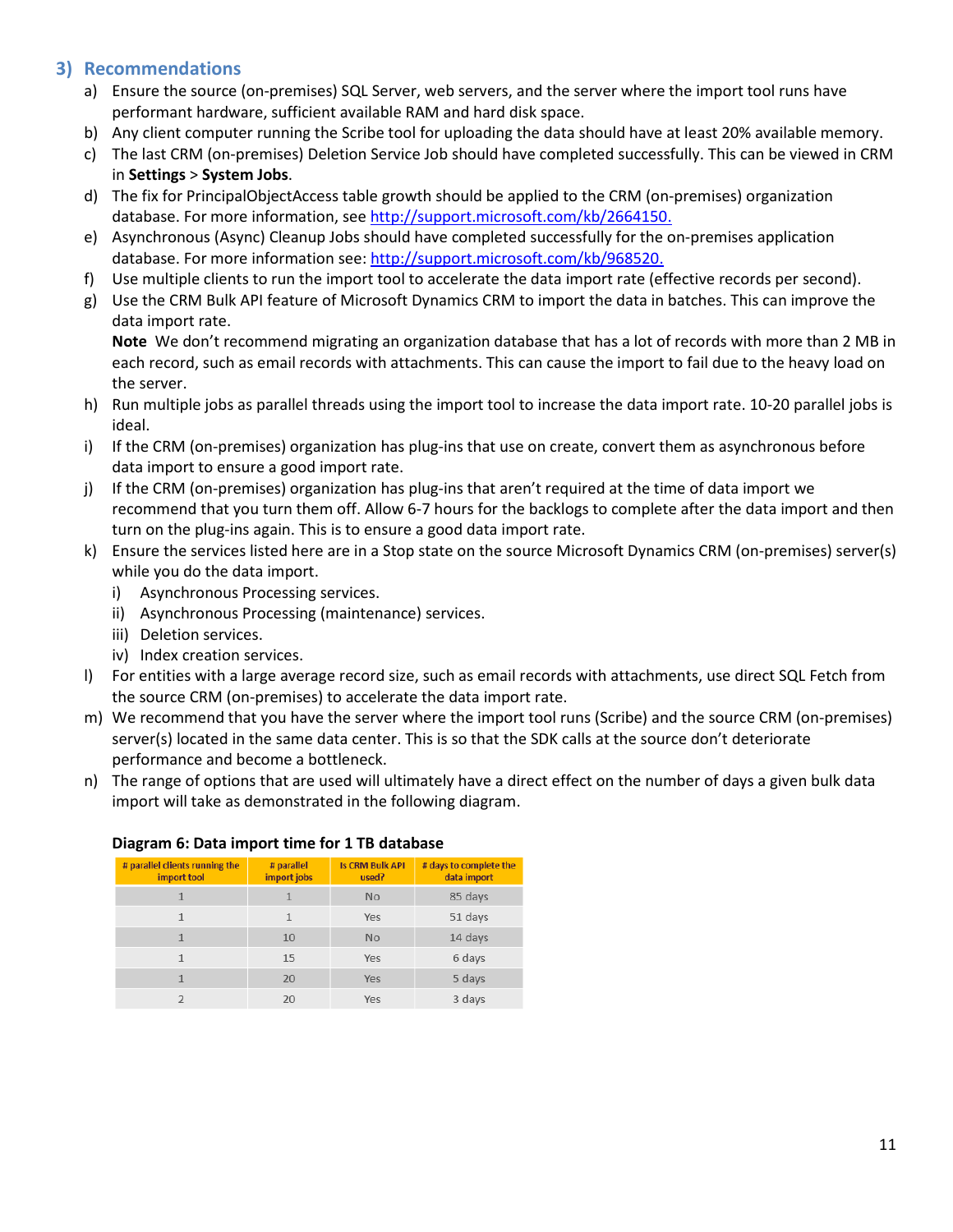# <span id="page-11-0"></span>**4) Known issues**

- a) With recommended workarounds.
	- i) Bulk data imports.

| <b>Issue Summary</b>                                                                                                                                                     | <b>Description</b>                                                                                                                                                                                                                                                                                                                                                                                                                                                                                                                                                                                                                                                                                                                                                                                                                                                                                                                                                                                                                                                                                                                                                                                                                                                                                                                                                     | <b>Work Around</b>                                                                                                                                                                                                                                                                                                                                                                                                                                                                                                                                                                                                                                                                                                                                                                                                                                                                                                                                                              |
|--------------------------------------------------------------------------------------------------------------------------------------------------------------------------|------------------------------------------------------------------------------------------------------------------------------------------------------------------------------------------------------------------------------------------------------------------------------------------------------------------------------------------------------------------------------------------------------------------------------------------------------------------------------------------------------------------------------------------------------------------------------------------------------------------------------------------------------------------------------------------------------------------------------------------------------------------------------------------------------------------------------------------------------------------------------------------------------------------------------------------------------------------------------------------------------------------------------------------------------------------------------------------------------------------------------------------------------------------------------------------------------------------------------------------------------------------------------------------------------------------------------------------------------------------------|---------------------------------------------------------------------------------------------------------------------------------------------------------------------------------------------------------------------------------------------------------------------------------------------------------------------------------------------------------------------------------------------------------------------------------------------------------------------------------------------------------------------------------------------------------------------------------------------------------------------------------------------------------------------------------------------------------------------------------------------------------------------------------------------------------------------------------------------------------------------------------------------------------------------------------------------------------------------------------|
| During data import from Microsoft Dynamics<br>CRM (on-premises) to Microsoft Dynamics CRM<br>Online, the createdon time stamp uses the<br>current system date of import. | Defaulting to system date can affect the migration if the<br>application has SLA logic based on this field value.                                                                                                                                                                                                                                                                                                                                                                                                                                                                                                                                                                                                                                                                                                                                                                                                                                                                                                                                                                                                                                                                                                                                                                                                                                                      | Map the "createdon" field by<br>using the "overriddencreatedon"<br>field, correct record created date<br>will be reflected in CRM Online.                                                                                                                                                                                                                                                                                                                                                                                                                                                                                                                                                                                                                                                                                                                                                                                                                                       |
| If the activity party in the source is deleted for<br>any activity, importing activity parties into<br>Microsoft Dynamics CRM Online will result in an<br>error.         | Because the reference is broken for the activity parties,<br>an error occurs while importing them. In the CRM (on-<br>premises) organization, some emails contains invalid<br>(non-existing) activity parties. When creating these<br>activity parties in CRM Online, the import fails.                                                                                                                                                                                                                                                                                                                                                                                                                                                                                                                                                                                                                                                                                                                                                                                                                                                                                                                                                                                                                                                                                | Review the feasibility of having a<br>dummy contact for all such<br>references.                                                                                                                                                                                                                                                                                                                                                                                                                                                                                                                                                                                                                                                                                                                                                                                                                                                                                                 |
| Can't import quick campaign records.                                                                                                                                     | Quick campaigns can't be imported by using tools.                                                                                                                                                                                                                                                                                                                                                                                                                                                                                                                                                                                                                                                                                                                                                                                                                                                                                                                                                                                                                                                                                                                                                                                                                                                                                                                      | Create manually using the<br>Microsoft Dynamics CRM SDK.                                                                                                                                                                                                                                                                                                                                                                                                                                                                                                                                                                                                                                                                                                                                                                                                                                                                                                                        |
| Error while importing records where the owner<br>permission was removed or the user was<br>deactivated.                                                                  | If an owner no longer has privileges for records in a<br>CRM (on-premises) organization, creating them in CRM<br>Online will cause the error message "Principal User is<br>missing prvReadNew_Reseller privilege."                                                                                                                                                                                                                                                                                                                                                                                                                                                                                                                                                                                                                                                                                                                                                                                                                                                                                                                                                                                                                                                                                                                                                     | Add security roles to the default<br>teams. This will make sure users<br>who belong to the team will get<br>those permissions and allow the<br>successful import of these<br>records.                                                                                                                                                                                                                                                                                                                                                                                                                                                                                                                                                                                                                                                                                                                                                                                           |
| Importing email attachments for quick campaign<br>related emails takes a long time.                                                                                      | When users send email messages from a quick<br>campaign to multiple accounts, contacts, the system<br>creates the email records and corresponding email<br>attachments. Only one record for the attached file will<br>be created in the "Attachments" table and that record<br>will be referred in all records in the<br>ActivityMimeAttachments table.<br>When you import email attachments to Microsoft<br>Dynamics CRM Online, the Scribe tool creates new<br>attachment records for each ActivityMimeAttachment<br>record instead of using a single attachment record. As a<br>result, import time takes longer and the attachments<br>table will significantly increase in size.<br>For example, In Microsoft Dynamics CRM, if a user<br>sends email messages to 1000 contacts using a Quick<br>Campaign by attaching a 3 MB file, then 1000 email<br>messages and 1000 email attachments (Activity Mime<br>Attachment) records are created. However, only one<br>record will be created in the "Attachments Table".<br>When importing those records to CRM Online, instead<br>of single 3MB file, a new attachment record with 3MB<br>data will be created for each Activity Mime Attachment.<br>So there are 1000 records, each with 3 MB of data.<br>Since the database size will increase by 3000 MB it will<br>take longer to create each of the 3 MB files. | 1. Import one single email<br>attachment of Quick Campaign<br>email record to Microsoft<br>Dynamics CRM Online.<br>2. Then, by using the Microsoft<br>Dynamics CRM SDK or Scribe tool,<br>retrieve the "Attachment Id" of<br>that email attachment from CRM<br>Online, because it will be<br>different from CRM (on-<br>premises).<br>3. Then import all other email<br>attachments related to the same<br>quick campaign by passing the<br>"Attachment Id" captured from<br>the previous step. Remove the<br>"body" field from Source query,<br>because you are mapping to the<br>existing attachment and it is not<br>required.<br>4. Repeat the previous steps for<br>other different attachment files<br>and quick campaigns.<br>Because you are using the same<br>attachment ID in all related email<br>attachments, the database size<br>will not grow. Because you are<br>not mapping the body field for<br>rest of the email attachments, the<br>import will be faster. |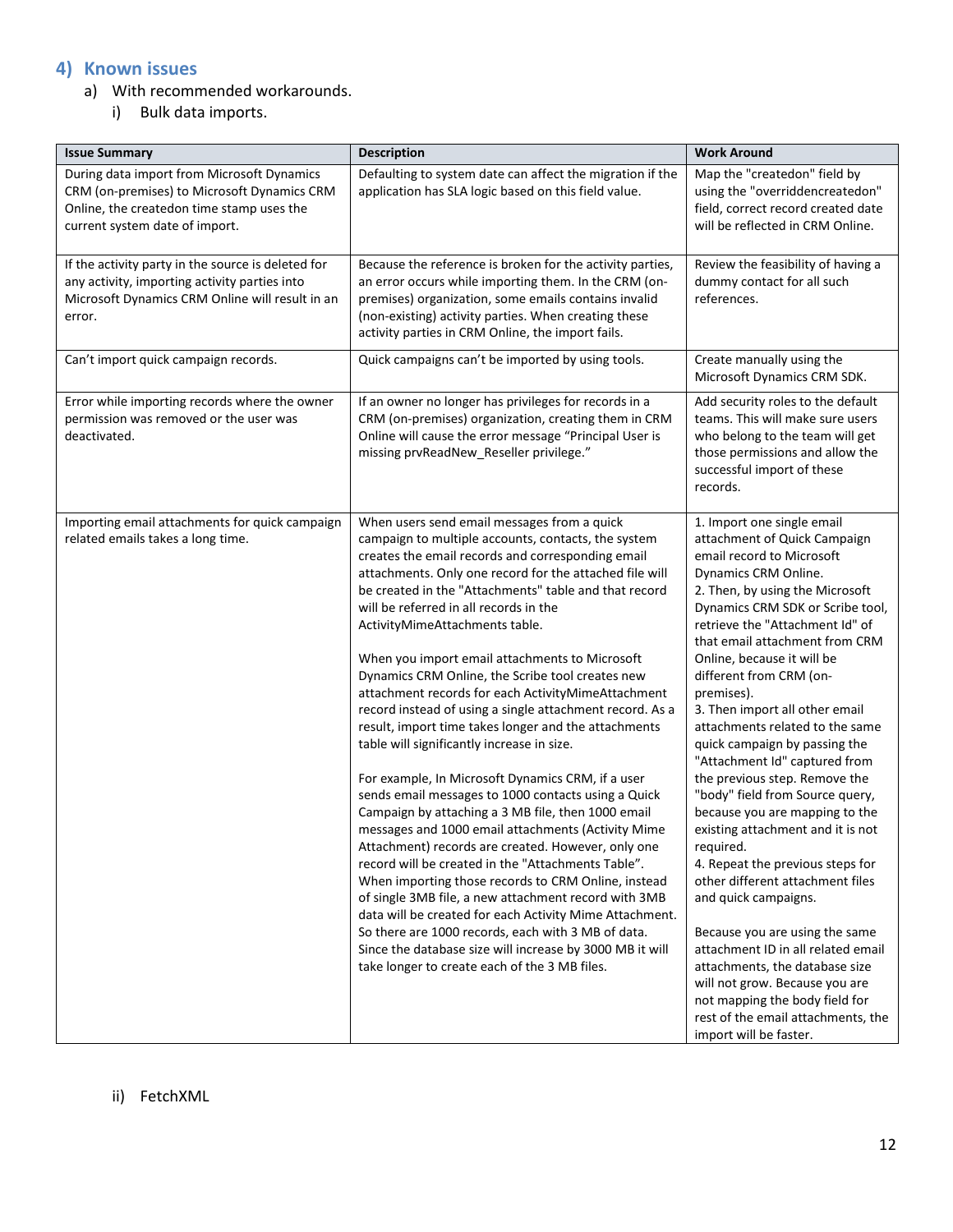| <b>Issue Summary</b>                                | <b>Description</b>                                  | <b>Work Around</b>                                             |
|-----------------------------------------------------|-----------------------------------------------------|----------------------------------------------------------------|
| Microsoft Dynamics CRM (on-premises) SQL-           | CRM (on-premises) SQL-based custom reports throw an | Convert your direct SQL report to                              |
| based custom reports will throw an error while      | error while importing them to CRM Online because    | FetchXML in the CRM (on-                                       |
| importing them to Microsoft Dynamics CRM<br>Online. | SQL-based reports aren't supported with CRM Online. | premises) solution and then add<br>the solution to CRM Online. |
|                                                     |                                                     |                                                                |

#### b) Pending a workaround

i) Bulk data imports

| <b>Issue Summary</b>                                                                                                                                | <b>Description</b>                                                                                                                               |
|-----------------------------------------------------------------------------------------------------------------------------------------------------|--------------------------------------------------------------------------------------------------------------------------------------------------|
| During data import, modified by, modified on,<br>and created by timestamps use the current                                                          | Modified By, Created By value is set to the user who is running the import (system).<br>Modified On value is set as the time of the data import. |
| system dates and the properties of the user who<br>ran the import.                                                                                  |                                                                                                                                                  |
| Can't import audit records.                                                                                                                         | Audit records can't be imported to CRM Online because CRM doesn't support a create<br>operation for Audit records.                               |
| Can't import queue items.                                                                                                                           | Queue items can't be created as part of the data migration.                                                                                      |
| During import of marketing lists, the "Last Used"<br>On" field does not reflect the actual value.<br>Instead, it is populated with the import date. | This behavior can affect the auditing and reporting of the migrated data.                                                                        |
| Organization service does not have any create<br>option for asynchronous operation records.                                                         | In progress workflow instances will be affected and the history of the asynchronous jobs will<br>become delayed.                                 |

## ii) FetchXML

| <b>Issue Summary</b>                                                                                   | <b>Description</b>                              |
|--------------------------------------------------------------------------------------------------------|-------------------------------------------------|
| FetchXML - No equivalent for Common Table Expression (CTE)                                             | SQL-based custom report conversion              |
| FetchXML - No equivalent for Conditional Processing (CASE WHEN)                                        | to FetchXml causes a delay in the<br>migration. |
| FetchXML - No equivalent for Filtering by aggregate-based criteria (HAVING)                            |                                                 |
| FetchXML - No equivalent for Aggregate Operation "MAX, MIN" on Date field                              |                                                 |
| FetchXML - No equivalent for composite conditions on joins                                             |                                                 |
| FetchXML - No equivalent for Set Operators (UNION, INTERSECTION, MINUS and so on)                      |                                                 |
| FetchXML - No equivalent for Nested Subgueries / Operating on "derived tables"                         |                                                 |
| FetchXML - No equivalent for string functions (like Left, Right, Substring)                            |                                                 |
| FetchXML - No equivalent for SQL User-Defined Functions (UDFs)                                         |                                                 |
| FetchXML - No equivalent for Temporary Tables                                                          |                                                 |
| FetchXML - No equivalent for Subqueries with Aggregate functions (it allows join with only 2 entities) |                                                 |
| FetchXML - No equivalent for Conditional statement within the Query (like IF, Else, While)             |                                                 |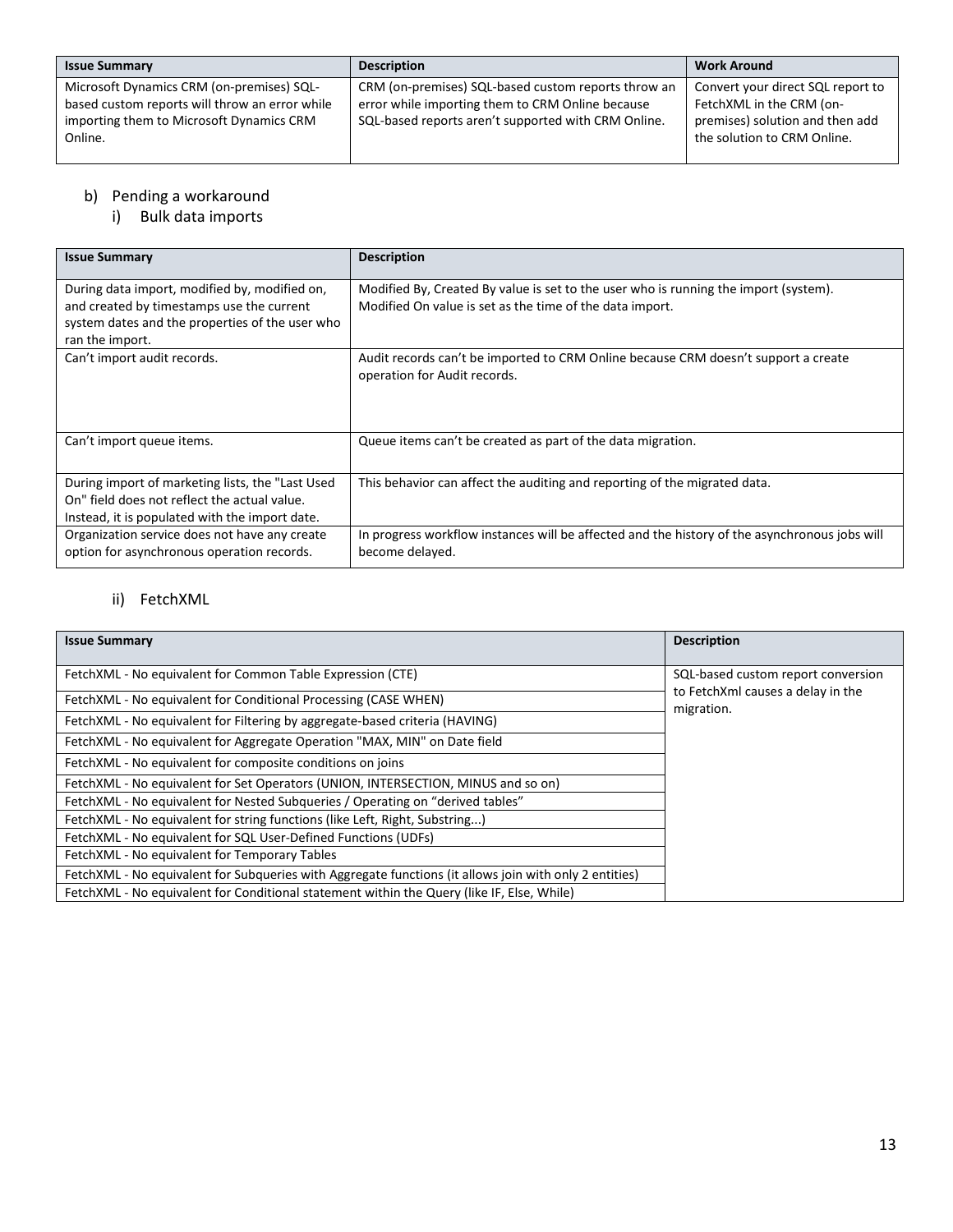# <span id="page-13-0"></span>**Appendix**

# <span id="page-13-1"></span>**1) Scribe Workbench best practices**

- 1. Make sure to open the Scribe Workbench as 'Administrator.' This ensures that any settings modified in the DTS file can be saved without any issues.
- 2. Naming Convention. To easily identify and track migration files, name the DTS files in the format "Orgname\_EntityName\_[Operation].dts".

Example: For import of new accounts -- "STRATA\_Account.dts"

To update existing accounts -- "STRATA\_Account\_Update.dts"

3. Based on the Microsoft Dynamic CRM versions of source and destination instances, use the respective version of the CRM adapter for Scribe for the connection. For example, if the source and destination instances are in Microsoft Dynamics CRM 2013, use the CRM 2013 adapter for Scribe.

**Note** Use an ODBC data source instead of a CRM adapter if you need complex filtering and there is no "created on" field mapping in the **Email Attachments** and **Activity Parties** entities.



4. Configure Rejected Source Rows. To do this, click **Run** > **Edit Settings** > **Rejected Source Rows** tab. Give a unique Prefix (8 characters), which identifies the entity of your organization. All rejected rows of this job will be inserted into this table.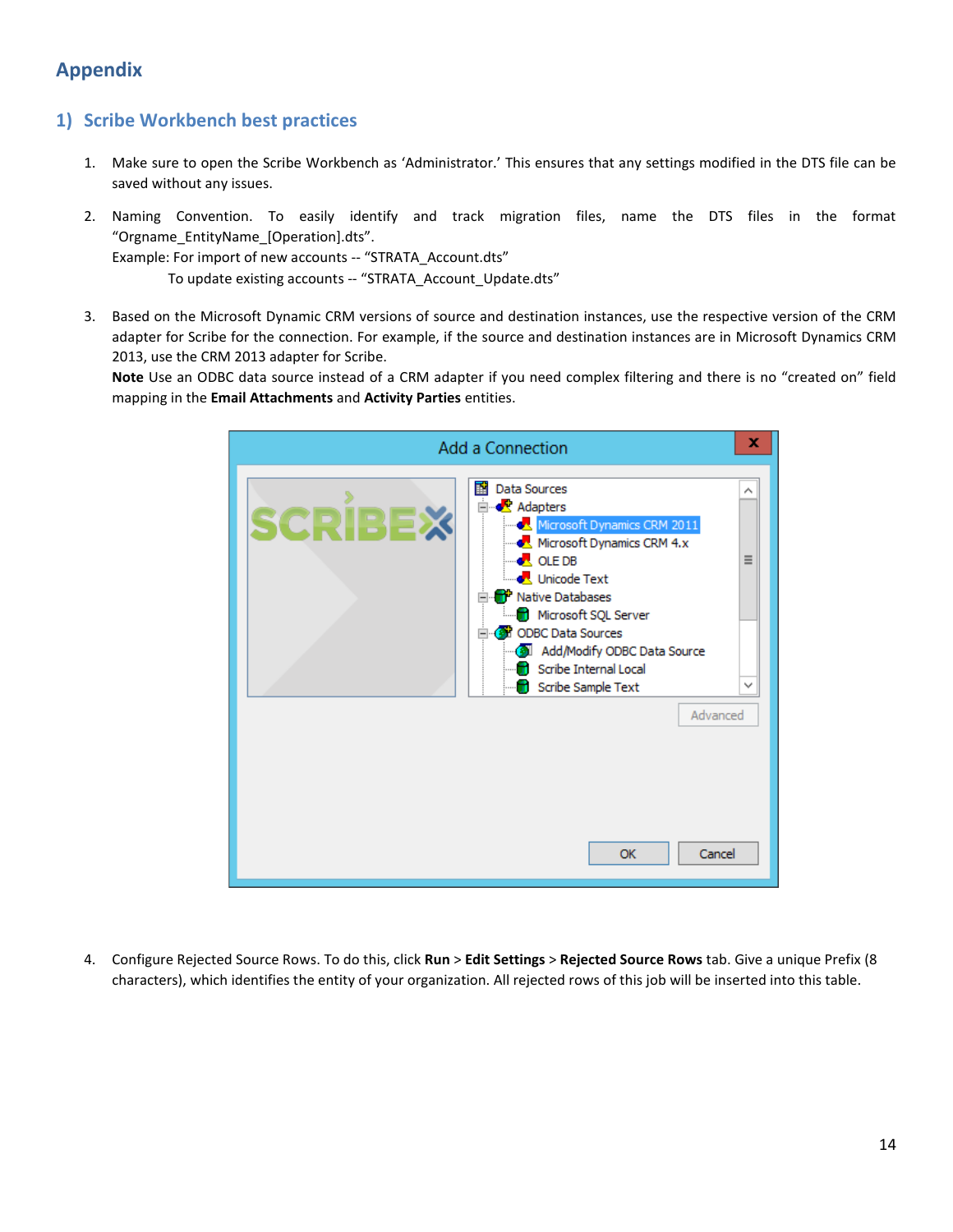| ×<br><b>DTS Settings</b>                                      |
|---------------------------------------------------------------|
| Rejected Source Rows<br>Performance<br>Next Job<br>Logging    |
| Output Rejected Source Rows                                   |
| Connections<br>Scribe Internal Local<br>٧                     |
| Table/File Settings                                           |
| <b>SCRIBE</b><br>Table Owner:                                 |
| Always append rejected rows to the same table<br>0<br>Table:  |
| Create Table Now<br>View Data Objects                         |
| Aways create a new table for rejected rows<br>Prefix: ST_ACC_ |
|                                                               |
| <b>OK</b><br>Cancel<br><b>Apply</b>                           |

- 5. In the source, keep only the fields that must be mapped to the target. Remove all other unmapped fields. Doing this can improve import performance.
- 6. If an entity has large number of records, split the DTS file into multiple DTS files by adding filters and running them in parallel to improve the performance. For example, if a contact has 50,000 records, split them into 10 jobs with 5,000 records per job. Another example is to add a filter on entity id and also add sorting on the entity id.
- 7. Normally, the Scribe tool will process 1 record per 1 transaction. But you can increase this by using the Scribe Bulk Mode and CRM Bulk API.

If the number of records is more than 100, use Scribe Bulk mode by selecting the option in the Configure Steps area of the tool. This processes 100 records in a transaction.

| <b>Configure Steps</b>                                                                                                                                                                      |                                             | ×<br>o<br>-                    |
|---------------------------------------------------------------------------------------------------------------------------------------------------------------------------------------------|---------------------------------------------|--------------------------------|
| Operation  <br>Flow Control   Skip if Blank   Skip if Repeated   All Steps<br>Data Objects                                                                                                  | Step Order:                                 | Print Step Order<br>́          |
| Step 1 of 1:<br>msitcrmtest online.contact Insert<br>Operation<br>Operation:<br>Insert<br>v<br>Variable Source Field:<br>w                                                                  | Step 1<br>msitcrmtest online.contact Insert | Go to<br>next<br>source<br>row |
| Use Bulk mode<br>Number of rows per operation (10-1000):<br>100<br>Perform Update/Delete Operation<br>C Always<br>○ Conditionally when a Step field compares with a Source field or formula |                                             | $\equiv$                       |

8. If the number of records is more than 1,000, then enable CRM Bulk API, by opening the Target adapter settings and use the settings described here in addition to the Scribe Bulk Mode setting explained previously.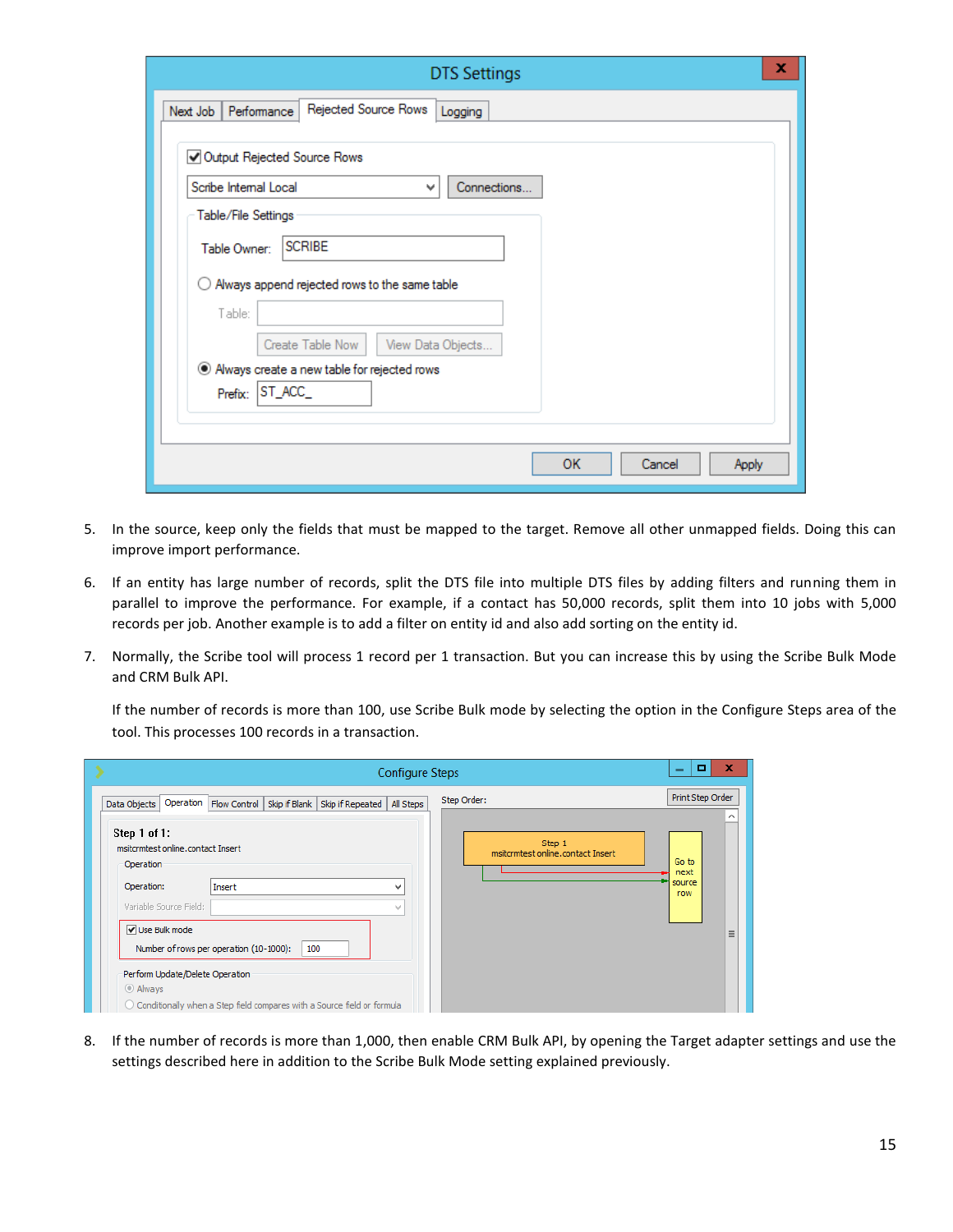| x<br>Settings - Adapter for Microsoft Dynamics CRM                                                                                                                                                                                                                  |  |  |  |  |  |  |  |  |  |
|---------------------------------------------------------------------------------------------------------------------------------------------------------------------------------------------------------------------------------------------------------------------|--|--|--|--|--|--|--|--|--|
| General Settings<br>User/Owner<br>About                                                                                                                                                                                                                             |  |  |  |  |  |  |  |  |  |
| Query Batching                                                                                                                                                                                                                                                      |  |  |  |  |  |  |  |  |  |
| Performance may be improved by adjusting the batch size used for queries.                                                                                                                                                                                           |  |  |  |  |  |  |  |  |  |
| Query Batch Size: 100                                                                                                                                                                                                                                               |  |  |  |  |  |  |  |  |  |
| Validation                                                                                                                                                                                                                                                          |  |  |  |  |  |  |  |  |  |
| Validate Dynamics CRM picklist fields                                                                                                                                                                                                                               |  |  |  |  |  |  |  |  |  |
| Truncate data to fit (Warning: may cause loss of data)                                                                                                                                                                                                              |  |  |  |  |  |  |  |  |  |
| <b>Bulk Processing</b><br>Performance may be improved by adjusting the number of threads used<br>to call the Dynamics CRM API.<br>۸<br>Thread Count: 1<br>$\overline{\mathbf{v}}$<br>J Use Dynamics CRM Bulk API                                                    |  |  |  |  |  |  |  |  |  |
| Optimization<br>If primary keys are provided, performance may be improved by skipping<br>the pre-seek on updates and deletes. When enabled, data will not be<br>returned for target variables on unlinked fields.<br>Skip pre-seek when the primary key is provided |  |  |  |  |  |  |  |  |  |
| OK<br>Cancel<br>Help                                                                                                                                                                                                                                                |  |  |  |  |  |  |  |  |  |

If an entity has large number of records, split them into multiple jobs as mentioned in step 6 and enable bulk mode and CRM Bulk API settings. Then process all jobs in parallel.

You can process around 20 parallel jobs for each server and even more by running jobs simultaneously from multiple servers.

**Note** Select the "Skip pre-seek when the primary key is provided" option for Update/Delete jobs.

For more information, see the following web pages.

- [http://www.scribesoft.com/helplibrary/prod/en/Subsystems/Insight/configtarget/bulk\\_operations.htm](http://www.scribesoft.com/helplibrary/prod/en/Subsystems/Insight/configtarget/bulk_operations.htm)
- [http://www.scribesoft.com/helplibrary/prod/en/Subsystems/AdapterForDynamicsCRM/adapterbehavior/bulk\\_pr](http://www.scribesoft.com/helplibrary/prod/en/Subsystems/AdapterForDynamicsCRM/adapterbehavior/bulk_processing.htm) [ocessing.htm](http://www.scribesoft.com/helplibrary/prod/en/Subsystems/AdapterForDynamicsCRM/adapterbehavior/bulk_processing.htm)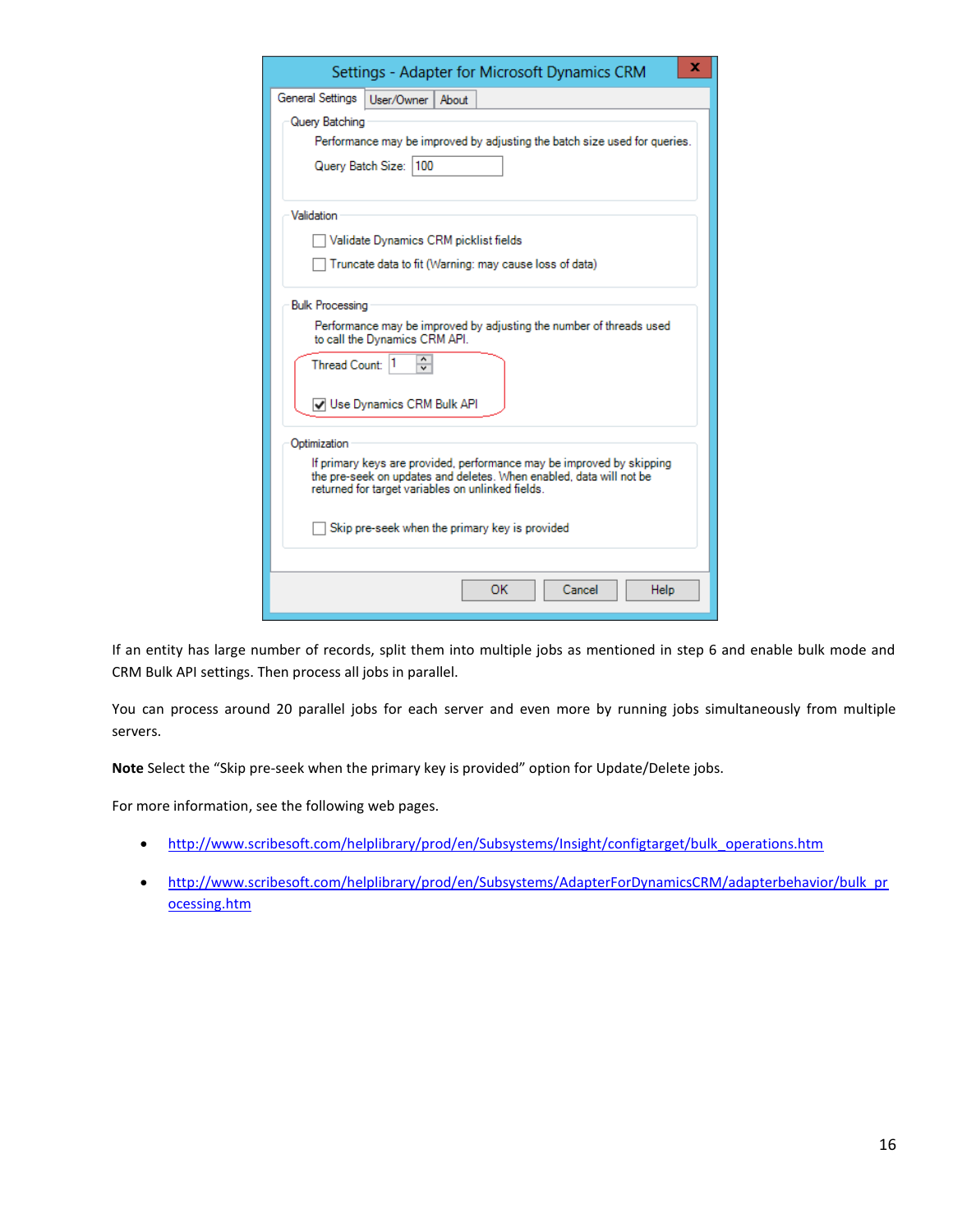# <span id="page-16-0"></span>**2) A few tips about how to use the Scribe Workbench**

#### **1. Boolean field migration**

Scribe tool gives the Boolean value as "-1" instead of "1" at target side. Use this formula to resolve this issue: *if(S1=-1,"1",S1)*

#### **2. System User**

a. Users who have an empty Primary Email field cannot be imported. Use this formula to fill a dummy email Id in the empty Primary Email field.

*IF (ISERROR(S1), "DummyEmail@Test.com",S1) ISERROR will return true if the S1 field is null otherwise return false. S1 -> Email field reference number at source*.

b. For creating Users Synchronized with Office 365, you must set "*IsSyncwithDirectory"* field value to "1".

#### **3. System User Roles**

Role IDs are different between the source and destination. Therefore, you must ensure this is adjusted by using this formula when you migrate the "System User Roles" into Microsoft Dynamics CRM Online.

*DBLOOKUP2(DBLOOKUP(S1, "OP Connection Name", "role", "roleid", "name"),S5,"OL Connection Name","role", "name", "businessunitidname","roleid")*

**4.** Map the "createdon" field from Source to the "overriddencreatedon" field in Target to ensure that the Created On date can be preserved during import of records.

#### **5. Manage lookups for entities having default records.**

In Microsoft Dynamics CRM Online, some entities such as currencies, subjects, and business units have default records. Here are the steps to use while mapping these fields in the DTS file:

- a. Migrate the records into Microsoft Dynamics CRM Online, except default records.
- b. Use this formula in the DTS file:

*if(S130="{On-PremiseDefaultRecordGUIDValue}","{ OnlineDefaultRecordGUIDValue }", S130)*

#### **6. ObjectTypeCode formula for annotations, activities**

"ObjectTypeCodes" are different for custom entities in both CRM (on-premises) and CRM Online. Therefore, you must manage these typecodes with an IF formula as follows:

*if(S56=10001,"10006",if(S56=10011,"10010",if(S56=10013,"10004",if(S56=10014,"10005",if(S56=10003,"10009",if( S56=10012,"10012",if(S56=10002,"10007",if(S56=10010,"10008",S56))))))))*

#### **7. Owner mapping**

Check whether all record owners (users) exist in CRM Online. If not, map them to a default user. If the total number of missing owners is few, then use an IF expression to map to the default user. Otherwise, use the formula here.

*DBLOOKUPDEFAULT(S156 , "OL Connection Name", "systemuser", "systemuserid", "systemuserid", "{DF574253- 4E68-E311-940D-002DD80F0157}")*

#### **8. Remove the mapping for system calculated fields**

Some Microsoft Dynamics CRM entities have system calculated fields that can't be updated using Scribe DTS files. Therefore, you must remove the mapping for these fields as part of the migration. For example: Opportunity entity has system calculated fields such as total amount.

#### **9. Remove the mapping for state and status code fields in activities, opportunity, Invoice, quotes, order.**

You can't create the activity parties and attachments for closed activities. Also you cannot add line items for closed opportunities, invoices, orders and quotes. Therefore, you must remove the mapping for these fields.

#### **10. Activity Parties**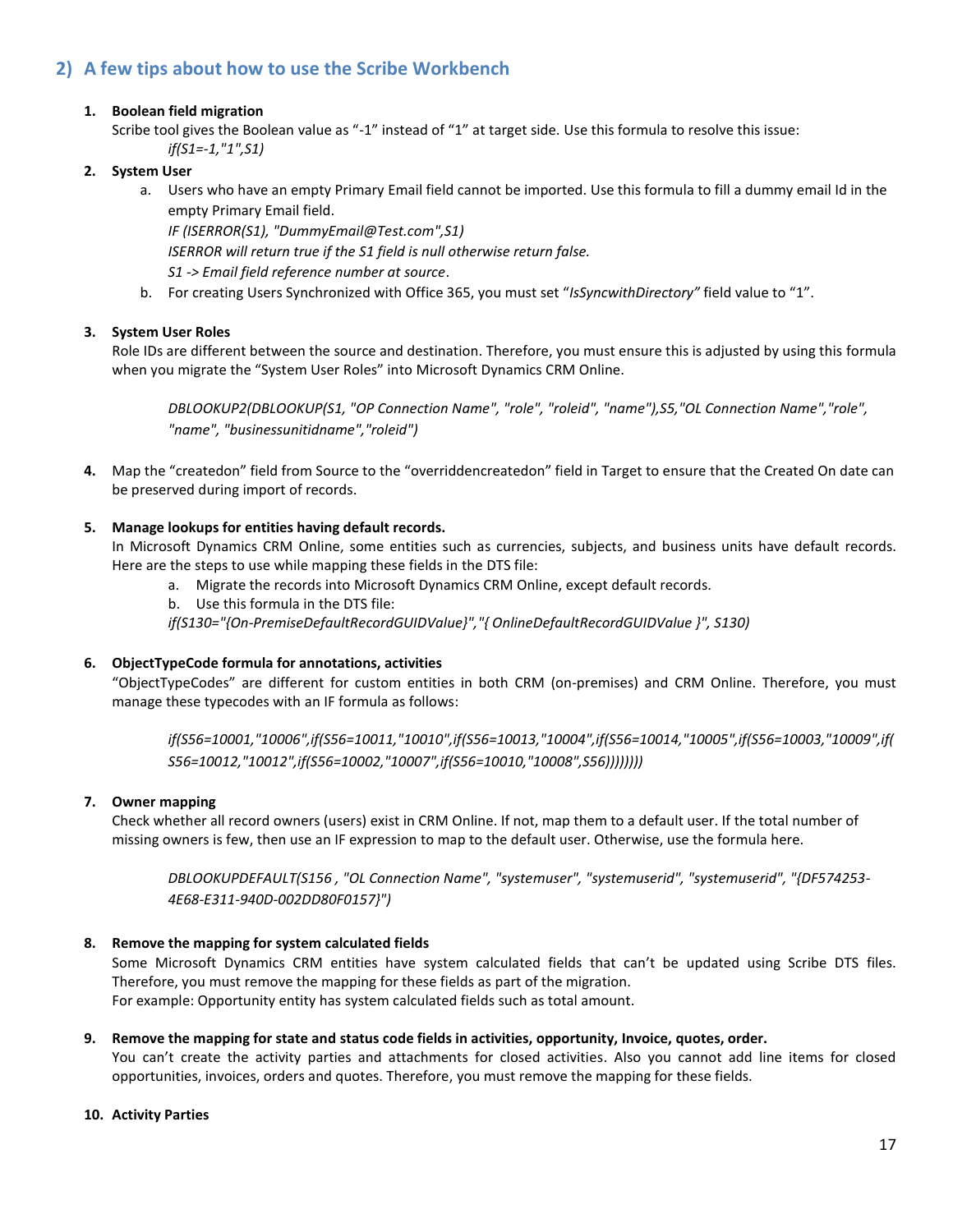- → Always use "ODBC connection" for Source and write a SQL query to filter out owner and regarding fields as they will be created by-default with Activity record creation. *SELECT \* FROM ActivityParty WHERE ParticipationTypeMask<>8 AND ParticipationTypeMask<>9 AND ActivityId IN (SELECT ActivityId FROM Email)*
- → Activity Parties have two extra fields in the target as "ActivtyTypeCode" and "ActivityFieldName."
	- a. ActivityTypeCode:

You must migrate the activity parties of each activity separately so that you can hardcode this value in the Scribe DTS file. For example, Email – 4202.

b. Activity Field Name:

The Source will have "Field display names" (participationtypemaskname), so you must use this formula to change them to a logical name.

*if(S5=2,"to", if(S5=3, "cc", if(S5=4, "bcc", if(S5=1,"from", if(S5=5,"requiredattendees", if(S5=6,"optionalattendees", if(S5=7,"organizer", if(S5=12,"partners", S5), if(S5=11,"customer", S5))))))))*

For more information about the Activity Party entity, see [http://msdn.microsoft.com/en](http://msdn.microsoft.com/en-us/library/gg328549.aspx.)[us/library/gg328549\(v=crm.6\).aspx.](http://msdn.microsoft.com/en-us/library/gg328549.aspx.)

- **11. Email attachments:** Steps to migrate the "Email Attachments."
	- a. Configure the DTS file with the Source as "ODBC Connection" and query from "ActivityAttachment" object and Target with the Microsoft Dynamics CRM 2011 or Microsoft Dynamics CRM 2013 Adapter connecting to the "activitymimeattachment" entity.
	- b. Auto map all the fields and accept all mappings.
	- c. Remove "AttachmentID" field mappings.

Microsoft Dynamics CRM automatically creates an "Attachmentid" on the creation of the "activitymimeattachment" record and updates the created "Attachmentid" in the "ActivityMimeAttachment" table.

Therefore, if you map this field, you will have different "AttachmentIDs" in both the table's attachment and activitymimeattachment.

- If you don't remove the mapping, users won't see the corresponding attachment in the email activity.
- d. Either remove the mapping for "ActivityId" or Objectid and ObjectTypecode.
	- Both mappings represent the same value.
- **12.** Exclude the statecode and Statuscode fields in the Insert DTS file if you have Update operations on the entity.
- **13. Managing failed records in the Scribe Internal database for further review and action:** To configure the internal database for storing the failed records during import so that they can be reviewed, corrected as needed, and reimported again, follow these steps.
	- a. Click the setting icon of the DTS file
	- b. Locate the "Rejected Source rows" tab
	- c. Select the option "output rejected source rows"
	- d. Provide a prefix for the table. The Scribe tool will create a table with the name as "Prefix + currentdatetime"
	- e. The table will be created by using the current source entity columns together with error message.
	- f. Perform the data correction based on the error messages.
	- g. Run the DTS file by using the table as the "Source" that reduces the execution time because it will execute only the failed records.

We recommend that you provide a clear and unambiguous name for the rejected source rows table to avoid any confusion processing these records. For example, use the naming convention *InstanceName\_EntityName\_Operation*.

### <span id="page-17-0"></span>**3) Scribe Tool – Field mapping**